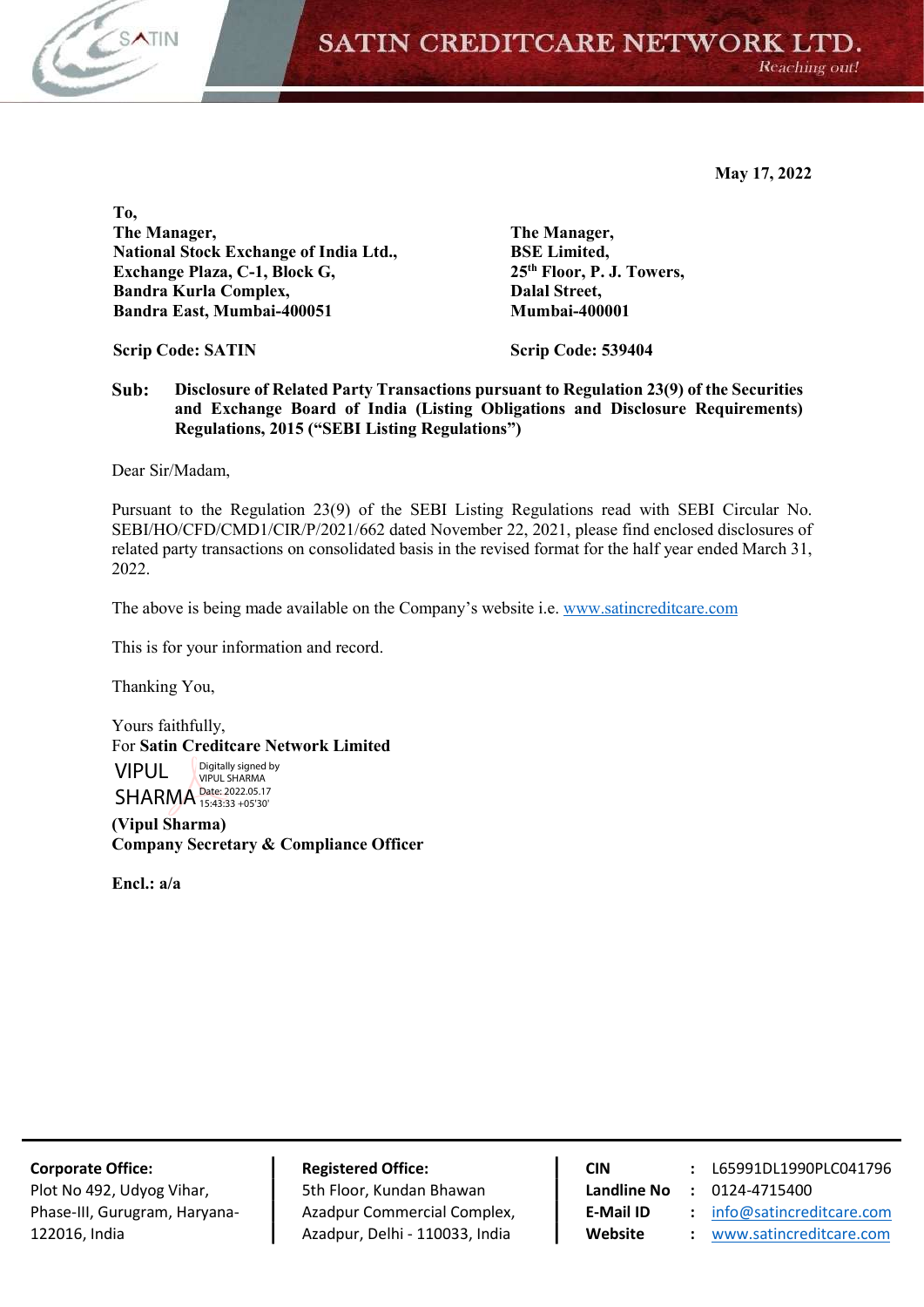|                         |                                                                                            |                             |                                                                                           |                                                      |                                                                                                 |                                                                   |                                                                                                |                           | Additional disclosure of related party transactions - applicable only in case the related party tr<br>investments made or given by the listed entity/subsidiary. These details need to be disclosed onl<br>undertaken. |                      |        |                                                               |                             |
|-------------------------|--------------------------------------------------------------------------------------------|-----------------------------|-------------------------------------------------------------------------------------------|------------------------------------------------------|-------------------------------------------------------------------------------------------------|-------------------------------------------------------------------|------------------------------------------------------------------------------------------------|---------------------------|------------------------------------------------------------------------------------------------------------------------------------------------------------------------------------------------------------------------|----------------------|--------|---------------------------------------------------------------|-----------------------------|
|                         | S. No. Details of the party (listed<br>entity/subsidiary)enterin<br>g into the transaction | Details of the counterparty |                                                                                           | Type of related<br>party transaction<br>(see Note 5) | Value of the<br>related party<br>transaction as<br>approved by the<br>audit committee           | Value of<br>transaction<br>during the<br>reporting<br>period (see | In case monies are<br>due to either party<br>as a result of the<br>transaction<br>(see Note 1) |                           | In case any financial indebtedness is incurred to make or<br>give loans, inter- corporate deposits, advances or<br>investments                                                                                         | Details of the loans |        |                                                               |                             |
|                         | Name                                                                                       | Name                        | <b>Relationship of the</b><br>counterparty with the<br>listed<br>entity or its subsidiary |                                                      | (see Note 6a)                                                                                   | Note 6b)                                                          | Opening<br>balance                                                                             | Closing<br><b>Balance</b> | Nature of<br>indebtedness (loan/issuance<br>of debt/ any other etc.)                                                                                                                                                   | Cost<br>(see Note 7) | Tenure | Nature (loan/<br>advance/intercorporate<br>deposit/investment | <b>Interest</b><br>rate (%) |
| -1                      | Satin Creditcare Network<br>Limited                                                        | Mr. Harvinder Pal Singh     | Director and KMP#                                                                         | Remuneration & Post<br>Employement benefits          | As approved by the<br>NRC/Board and<br>within the overall<br>limits approved by<br>shareholders | 77.23                                                             |                                                                                                |                           |                                                                                                                                                                                                                        |                      |        |                                                               |                             |
|                         |                                                                                            |                             |                                                                                           | Personal Guarantee given                             |                                                                                                 | 833.33                                                            | 7,500.00                                                                                       | 8,333.33                  |                                                                                                                                                                                                                        |                      |        |                                                               |                             |
| 2                       | Satin Creditcare Network<br>Limited                                                        | Mr. Jugal Kataria           | KMP#                                                                                      | Remuneration & Post<br>Employement benefits          | As per the terms of<br>appointment and as<br>approved by the<br>NRC/Board                       | 59.34                                                             |                                                                                                |                           |                                                                                                                                                                                                                        |                      |        |                                                               |                             |
| $\overline{\mathbf{3}}$ | Satin Creditcare Network<br>Limited                                                        | Mr. Rakesh Sachdeva         | KMP#                                                                                      | Remuneration & Post<br><b>Employement benefits</b>   | As per the terms of<br>appointment and as<br>approved by the<br>NRC/Board                       | 38.19                                                             |                                                                                                |                           |                                                                                                                                                                                                                        |                      |        |                                                               |                             |
| $\overline{4}$          | Satin Creditcare Network<br>Limited                                                        | Mr. Vipul Sharma            | KMP#                                                                                      | Remuneration & Post<br>Employement benefits          | As per the terms of<br>appointment and as<br>approved by the<br>NRC/Board                       | 10.07                                                             |                                                                                                |                           |                                                                                                                                                                                                                        |                      |        |                                                               |                             |
| 5 <sup>5</sup>          | Satin Creditcare Network<br>Limited                                                        | Mr. Satvinder Singh         | Director                                                                                  | <b>Sitting Fees</b>                                  | Within the<br>maximum limit<br>and as approved by<br>the Board                                  | 2.50                                                              |                                                                                                |                           |                                                                                                                                                                                                                        |                      |        |                                                               |                             |
| 6                       | Satin Creditcare Network Mr. Sundeep Kumar Mehta<br>Limited                                |                             | Director                                                                                  | <b>Sitting Fees</b>                                  | Within the<br>maximum limit<br>and as approved by<br>the Board                                  | 3.30                                                              |                                                                                                |                           |                                                                                                                                                                                                                        |                      |        |                                                               |                             |
| $\overline{7}$          | Satin Creditcare Network<br>Limited                                                        | Mrs. Sangeeta Khorana       | Director                                                                                  | <b>Sitting Fees</b>                                  | Within the<br>maximum limit<br>and as approved by<br>the Board                                  | 1.80                                                              |                                                                                                |                           |                                                                                                                                                                                                                        |                      |        |                                                               |                             |
| 8                       | Satin Creditcare Network<br>Limited                                                        | Mr. Goh Colin               | Director                                                                                  | <b>Sitting Fees</b>                                  | Within the<br>maximum limit<br>and as approved by<br>the Board                                  | 2.60                                                              | 0.89                                                                                           | 1.20                      |                                                                                                                                                                                                                        |                      |        |                                                               |                             |
| 9                       | Satin Creditcare Network Mr. Sanjay Kumar Bhatia<br>Limited                                |                             | Director                                                                                  | <b>Sitting Fees</b>                                  | Within the<br>maximum limit<br>and as approved by<br>the Board                                  | 2.30                                                              |                                                                                                |                           |                                                                                                                                                                                                                        |                      |        |                                                               | Ś                           |



## **SATIN CREDITCARE NETWORK LIMITED**

**Disclosure of related party transactions for the half-year ended March 31, 2022**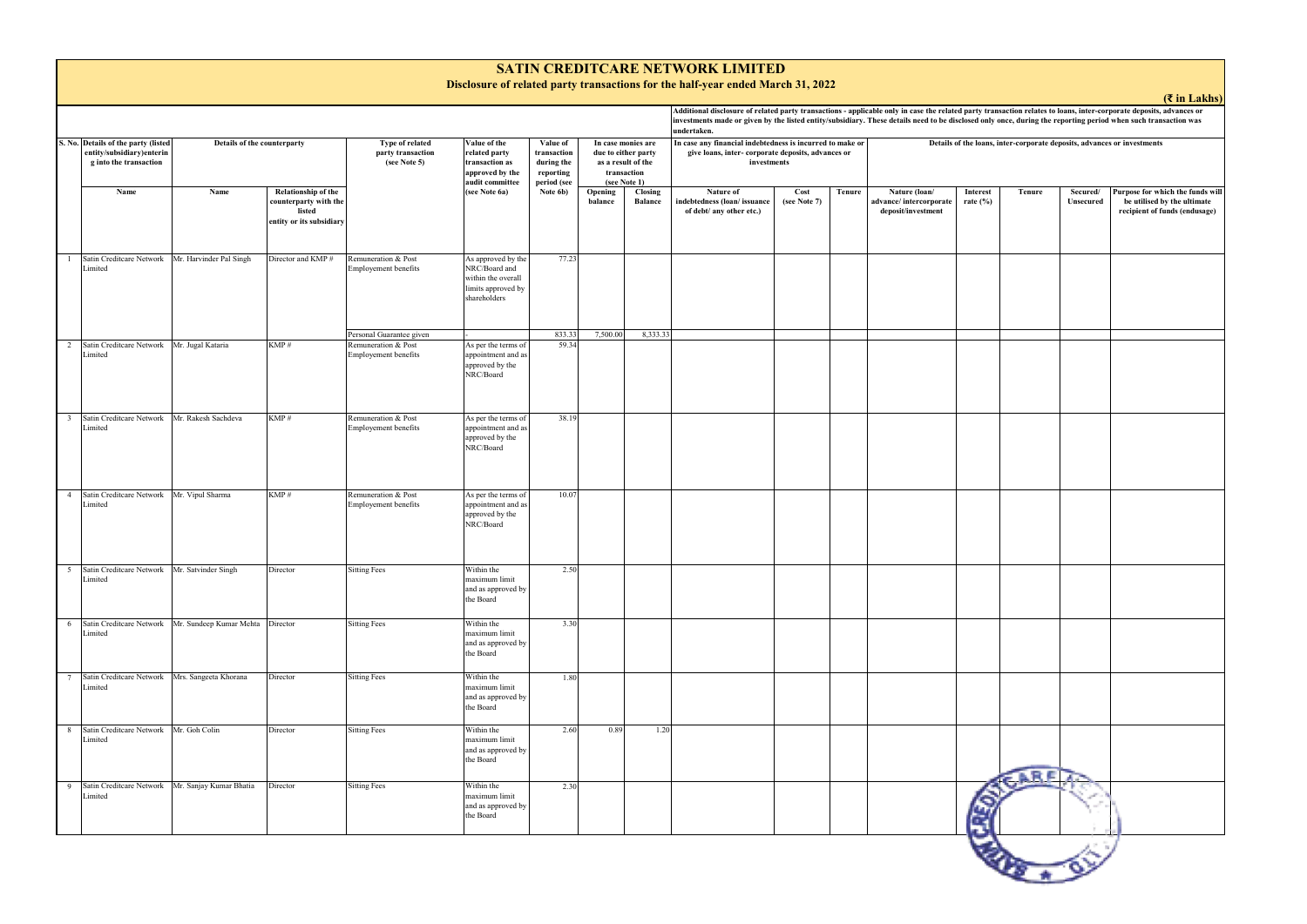|    | 10 Satin Creditcare Network Mr. Anil Kumar Kalra<br>Limited |                                                  | Director                       | <b>Sitting Fees</b>                                      | Within the<br>maximum limit<br>and as approved by<br>the Board                              | 2.80              |                       |             |  |  |          |  |  |
|----|-------------------------------------------------------------|--------------------------------------------------|--------------------------------|----------------------------------------------------------|---------------------------------------------------------------------------------------------|-------------------|-----------------------|-------------|--|--|----------|--|--|
|    | 11 Satin Creditcare Network Mr. Satvinder Singh<br>Limited  |                                                  | Director                       | Personal Guarantee withdrwan                             |                                                                                             | 20,000.00         | 30,000.00             | 10,000.00   |  |  |          |  |  |
|    | 12 Satin Creditcare Network<br>Limited                      | Mr. Harvinder Pal Singh &<br>Mr. Satvinder Singh | Director                       | Director & KMP $#$ and Jointly Personal Guarantees given |                                                                                             |                   | 18,922.72 1,07,314.04 | 1,26,236.76 |  |  |          |  |  |
|    | 13 Taraashna Financial<br>Services Limited                  | Mr. Partha Mukherjee                             | Director and KMP#              | Remuneration & Post<br>Employement benefits              | As approved by the<br>Board and within<br>the overall limits<br>approved by<br>shareholders | 18.81             |                       |             |  |  |          |  |  |
|    | 14 Taraashna Financial<br>Services Limited                  | Mr. Rahul Garg                                   | KMP#                           | Remuneration & Post<br>Employement benefits              | As per the terms of<br>appointment and as<br>approved by the<br>$\operatorname{NRC/Board}$  | 8.36              |                       |             |  |  |          |  |  |
|    | 15 Taraashna Financial<br>Services Limited                  | Mr. Manoj Kumar Jasoria                          | KMP#                           | Remuneration & Post<br>Employement benefits              | As per the terms of<br>appointment and as<br>approved by the<br>NRC/Board                   | 2.93              |                       |             |  |  |          |  |  |
|    | 16 Satin Housing Finance<br>Limited                         | Mr. Harvinder Pal Singh                          | Director                       | Personal Guarantee given                                 |                                                                                             | 4,700.00          | $\sim$                | 4,691.67    |  |  |          |  |  |
| 17 | Satin Housing Finance<br>Limited                            | Mr. Amit Sharma                                  | Director and KMP #             | Remuneration & Post<br>Employement benefits              | As approved by the<br>Board and within<br>the overall limits<br>approved by<br>shareholders | 49.35             |                       |             |  |  |          |  |  |
|    | 18 Satin Housing Finance<br>Limited                         | Mr. Sachin Sharma                                | KMP#                           | Remuneration & Post<br>Employement benefits              | As per the terms of<br>appointment and as<br>approved by the<br>$\operatorname{NRC/Board}$  | 20.99             |                       |             |  |  |          |  |  |
|    | 19 Satin Housing Finance<br>Limited                         | Mr. Prince Kumar                                 | KMP#                           | Remuneration & Post<br>Employement benefits              | As per the terms of<br>appointment and as<br>approved by the<br>$\operatorname{NRC/Board}$  | 6.08              |                       |             |  |  |          |  |  |
|    | 20 Satin Housing Finance<br>Limited                         | Mr. Sundeep Kumar Mehta Director                 |                                | <b>Sitting Fees</b>                                      | Within the<br>maximum limit<br>and as approved by<br>the Board                              | 0.70              |                       |             |  |  |          |  |  |
|    | 21 Satin Housing Finance<br>Limited                         | Mr. Anil Kumar Kalra                             | Director                       | <b>Sitting Fees</b>                                      | Within the<br>maximum limit<br>and as approved by<br>the Board                              | 0.70              |                       |             |  |  |          |  |  |
|    | 22 Satin Finserv Limited<br>23 Satin Finserv Limited        | Mr. Harvinder Pal Singh<br>Mr. Sumit Mukherjee   | Director<br>Director and KMP # | Personal Guarantee given<br>Remuneration & Post          | As approved by the                                                                          | 1,916.67<br>54.42 | $\sim$ $-$            | 1,916.67    |  |  |          |  |  |
|    |                                                             |                                                  |                                | Employement benefits                                     | Board and within<br>the overall limits<br>approved by<br>shareholders                       |                   |                       |             |  |  |          |  |  |
|    |                                                             |                                                  |                                |                                                          |                                                                                             |                   |                       |             |  |  | S<br>άť, |  |  |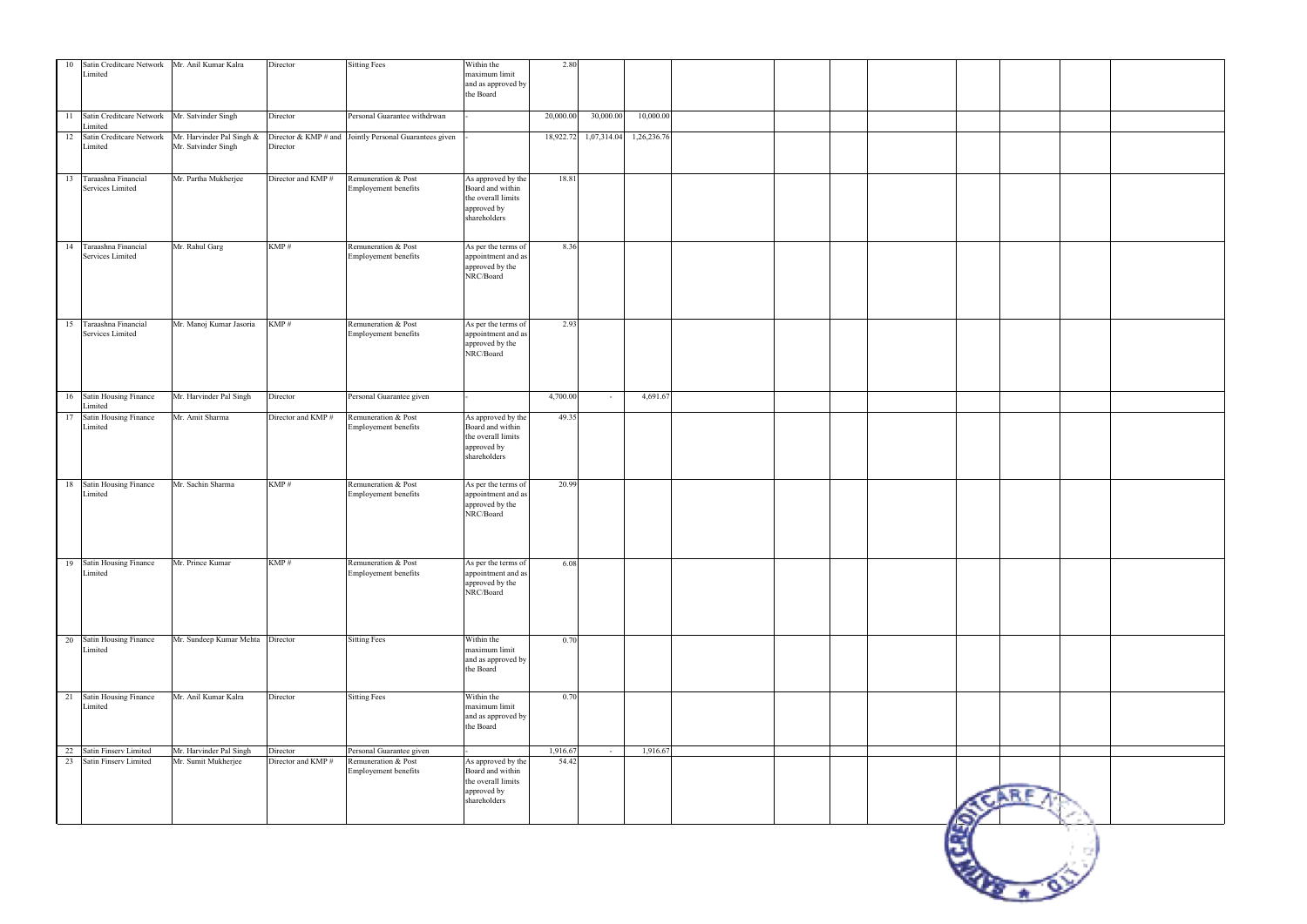|    | 24 Satin Finserv Limited               | Mr.Arjun Bansal                         | KMP#                                                             | Remuneration & Post<br>Employement benefits            | As per the terms of<br>appointment and as<br>approved by the<br>$\rm NRC/Board$ | 10.93            |          |                     |  |                      |        |           |           |                      |
|----|----------------------------------------|-----------------------------------------|------------------------------------------------------------------|--------------------------------------------------------|---------------------------------------------------------------------------------|------------------|----------|---------------------|--|----------------------|--------|-----------|-----------|----------------------|
|    | 25 Satin Finserv Limited               | Mr. Puneet Jolly                        | KMP#                                                             | Remuneration & Post<br>Employement benefits            | As per the terms of<br>appointment and as<br>approved by the<br>NRC/Board       | 6.83             |          |                     |  |                      |        |           |           |                      |
|    | 26 Satin Finserv Limited               | Mr. Jitendra Jain                       | KMP#                                                             | Remuneration & Post                                    | As per the terms of                                                             | 0.96             |          |                     |  |                      |        |           |           |                      |
|    |                                        |                                         |                                                                  | Employement benefits                                   | appointment and as<br>approved by the<br>$\rm NRC/Board$                        |                  |          |                     |  |                      |        |           |           |                      |
|    | 27 Satin Creditcare Network            | Satin Neo Dimensions                    | Enterprises over which Interest Income                           |                                                        |                                                                                 | 10.15            |          |                     |  | Intercorporate Loans | 21%    | 7.7 Years | Unsecured | <b>Business Loan</b> |
|    | Limited                                | Private Limited                         | Director/KMP and                                                 | Accrued Interest                                       |                                                                                 | $\sim$           | 1.68     | 1.51                |  |                      |        |           |           |                      |
|    |                                        |                                         | relatives of such<br>personnel exercise<br>significant influence | Intercorporate Deposits received<br>back               |                                                                                 | 14.02            | 104.80   | 90.78               |  |                      |        |           |           |                      |
| 28 | Satin Finserv Limited                  | Satin Neo Dimensions                    | Enterprises over which                                           | Interest Income                                        |                                                                                 | 9.07             |          |                     |  | Intercorporate Loans | 18%    | 2.8 Years | Unsecured | <b>Business Loan</b> |
|    |                                        | Private Limited                         | Director/KMP and                                                 | Accrued Interest                                       |                                                                                 | $\sim$           | 1.55     | 1.28                |  |                      |        |           |           |                      |
|    |                                        |                                         | relatives of such<br>personnel exercise<br>significant influence | Intercorporate Deposits received<br>back               |                                                                                 | 23.02            | 114.81   | 91.79               |  |                      |        |           |           |                      |
|    | 29 Satin Creditcare Network<br>Limited | Satin Finserv Limited                   | $\sim$                                                           | Rent Received                                          | Within the limit<br>approved by Audit<br>Committee/Board                        | 12.76            |          |                     |  |                      |        |           |           |                      |
|    |                                        |                                         | $\sim$                                                           | Technology sharing services<br>Income                  | Within the limit<br>approved by Audit<br>Committee/Board                        | 31.50            |          |                     |  |                      |        |           |           |                      |
|    |                                        |                                         |                                                                  | Investment held                                        |                                                                                 |                  |          | 10,250.00 10,250.00 |  |                      |        |           |           |                      |
|    |                                        |                                         | $\sim$                                                           | Facilitation charges Paid                              | Within the limit                                                                | 5.00             |          |                     |  |                      |        |           |           |                      |
|    |                                        |                                         |                                                                  |                                                        | approved by Audit<br>Committee/Board                                            |                  |          |                     |  |                      |        |           |           |                      |
|    | 30 Satin Finserv Limited               | Taraashna Financial                     | Fellow Subsidiary                                                | DSA Commission expense                                 |                                                                                 | 6.70             |          |                     |  |                      |        |           |           |                      |
|    |                                        | Services Limited                        | Company                                                          | Rent Paid                                              |                                                                                 | 1.26             |          |                     |  |                      |        |           |           |                      |
| 31 | Satin Creditcare Network<br>Limited    | Taraashna Financial<br>Services Limited | Wholly Owned<br>Subsidiary Company                               | Rent Received                                          | Within the limit<br>approved by Audit<br>Committee/Board                        | 10.56            |          |                     |  |                      |        |           |           |                      |
|    |                                        |                                         |                                                                  | Technology sharing services<br>Income                  | Within the limit<br>approved by Audit<br>Committee/Board                        | 32.80            |          |                     |  |                      |        |           |           |                      |
|    |                                        |                                         |                                                                  | Facilitation charges Paid for<br>sourcing & collection | Within the limit<br>approved by Audit<br>Committee/Board                        | 732.93           |          | 103.53              |  |                      |        |           |           |                      |
|    |                                        |                                         |                                                                  |                                                        |                                                                                 |                  |          |                     |  |                      |        |           |           |                      |
|    |                                        |                                         |                                                                  | Investment held<br>Interest Income                     |                                                                                 | $\sim$<br>226.23 | 8510.24  | 8510.24             |  |                      |        |           |           |                      |
|    |                                        |                                         |                                                                  | Intercorporate Loans given                             |                                                                                 | 1,000.00         | 2,950.00 | 3,550.00            |  | Intercorporate Loans | 13.75% | 5 Year    | Unsecured | Working Capital      |
|    |                                        |                                         |                                                                  | Intercorporate Loan received back                      |                                                                                 | 400.00           |          |                     |  |                      |        |           |           |                      |
|    |                                        |                                         |                                                                  |                                                        |                                                                                 |                  |          |                     |  |                      |        |           |           |                      |